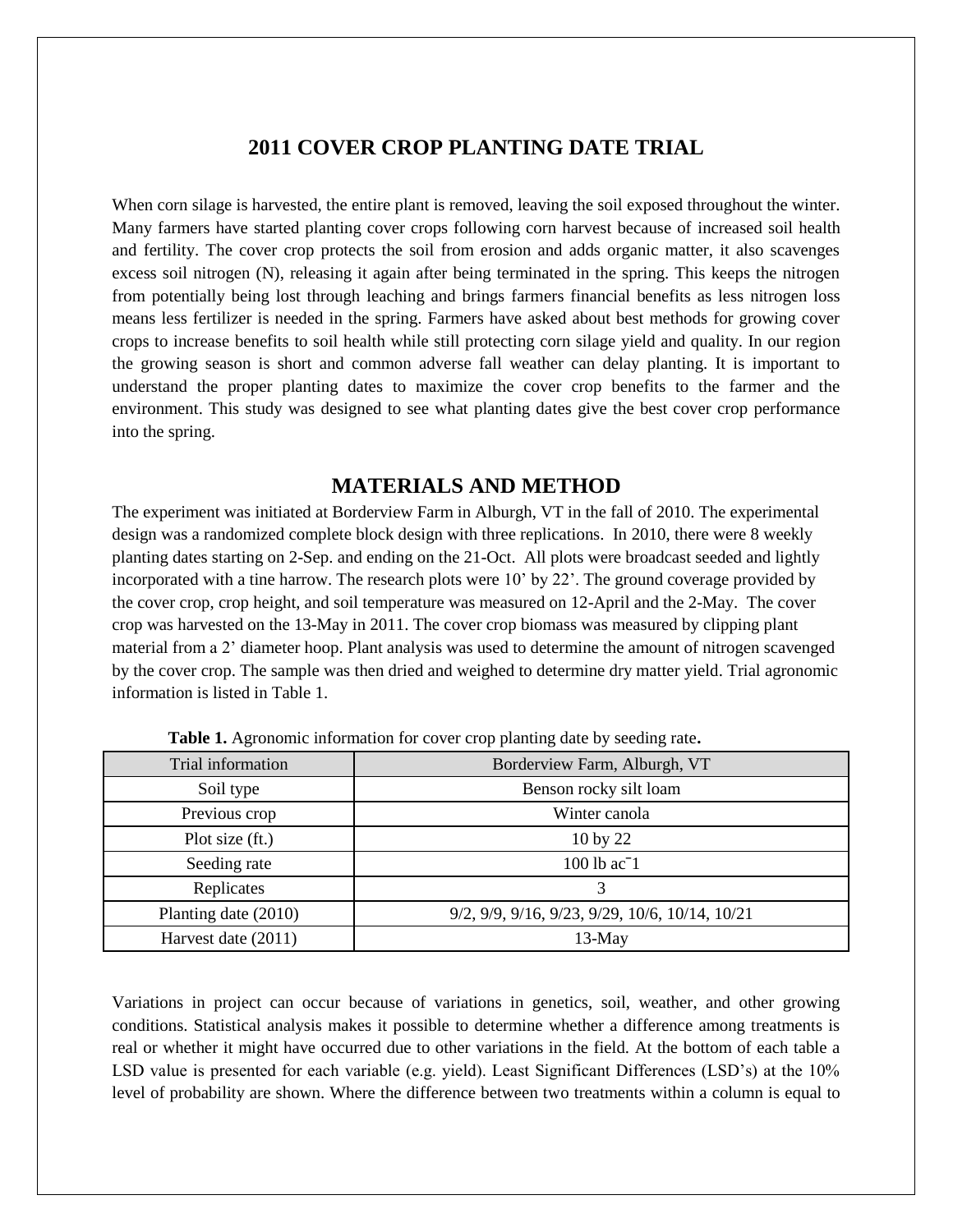or greater than the LSD value at the bottom of the column, you can be sure in 9 out of 10 chances that

there is a real difference between the two values. Treatments that were not significantly lower in performance than the highest value in a particular column are indicated with an asterisk. In the example below, treatment A is significantly different from treatment C but not from treatment C but not from treatment B. The difference between A and B is equal to 400, which is less than the LSD value of 2.0. This means that these treatments did not differ in yield. The

| <b>Treatment</b> | Yield |
|------------------|-------|
| А                | 2100* |
| B                | 1900* |
| C                | 1700  |
| LSD              | 300.0 |

difference between A and C is equal to 3.0, which is greater than the LSD value of 2.0. This means that the yield of these treatments were significantly different from one another.

## **RESULTS**

In October, there were higher than average temperatures and precipitation allowing for adequate and germination during the experiment. The month of November and December also brought warm temperatures allowing the winter rye to grow throughout the fall months. Warm early spring weather also resulted in substantial cover crop growth in March and April.

|                                              |              |              |              |              | ------       |              |               |             |
|----------------------------------------------|--------------|--------------|--------------|--------------|--------------|--------------|---------------|-------------|
| South Hero (Alburgh)                         | Oct.<br>2010 | Nov.<br>2010 | Dec.<br>2010 | Jan.<br>2011 | Feb.<br>2011 | Mar.<br>2011 | Apr.<br>20111 | May<br>2011 |
| Average Temperature (°F)                     | 50.6         | 39.9         | 27.7         | 22.8         | 20.8         | 32.9         | 46.6          | 58.7        |
| Departure from Normal*                       | 1.8          | 2.2          | 2.3          | 4.6          | 0.5          | 2.1          | 3.1           | 2.1         |
|                                              |              |              |              |              |              |              |               |             |
| Precipitation (inches)                       | 6.73         | 2.93         | 3.39         | 0.90         | 3.12         | 3.39         | 7.88          | 8.67        |
| Departure from Normal                        | 3.75         | 0.00         | 1.52         | $-1.05$      | 1.71         | 1.07         | 5.00          | 5.35        |
|                                              |              |              |              |              |              |              |               |             |
| Growing Degree Days<br>(base $32^{\circ}F$ ) | 578          | 243          | 17.1         | 0.0          | 0.0          | 144.2        | 465           | 826         |
| Departure from Normal                        | 57.4         | 63.4         | 12.4         | 0.0          | 0.0          | 27.9         | 120           | 63.6        |

 **Table 2. Summarized weather data for Borderview Farm Alburgh, VT, 2010 and 2011**

\*Based on 30 year historical averages.

Cover crop height was significantly higher at the 2-Sep. planting date regardless of measurement date. At the 12-April measurement date the cover crop provided 59.7% ground cover when seeded on the earliest date in September. The winter rye planting dates of 2, 9, 16, and 23 of September resulted in the most soil coverage. Cover crop planted in October provided the least coverage. Cover crop dry matter yields were highest when planted on the 2, 9, and  $16<sup>th</sup>$  of September. At these planting dates dry matter yields ranged from 7189 to 5801 lbs of dry matter per acre. The  $23<sup>rd</sup>$  of September planting date also yielded adequate coverage and yields. October planting dates were far less productive. As dry matter yield increased the amount of nitrogen in the plant biomass also increased per acre. Earlier planting dates also resulted in 160 to 200 lbs of nitrogen per acre. In order for N to be released from the plant biomass soil microorganisms must break down the residue into the plant available forms of nitrogen. Therefore the stage of maturity of the cover crop when terminated will be important to make sure the nitrogen is released in a timely fashion for the subsequent crop. Given the corn silage harvest schedule and growing season it is unlikely that cover crops would be seeded in early to mid-September. Planting dates of late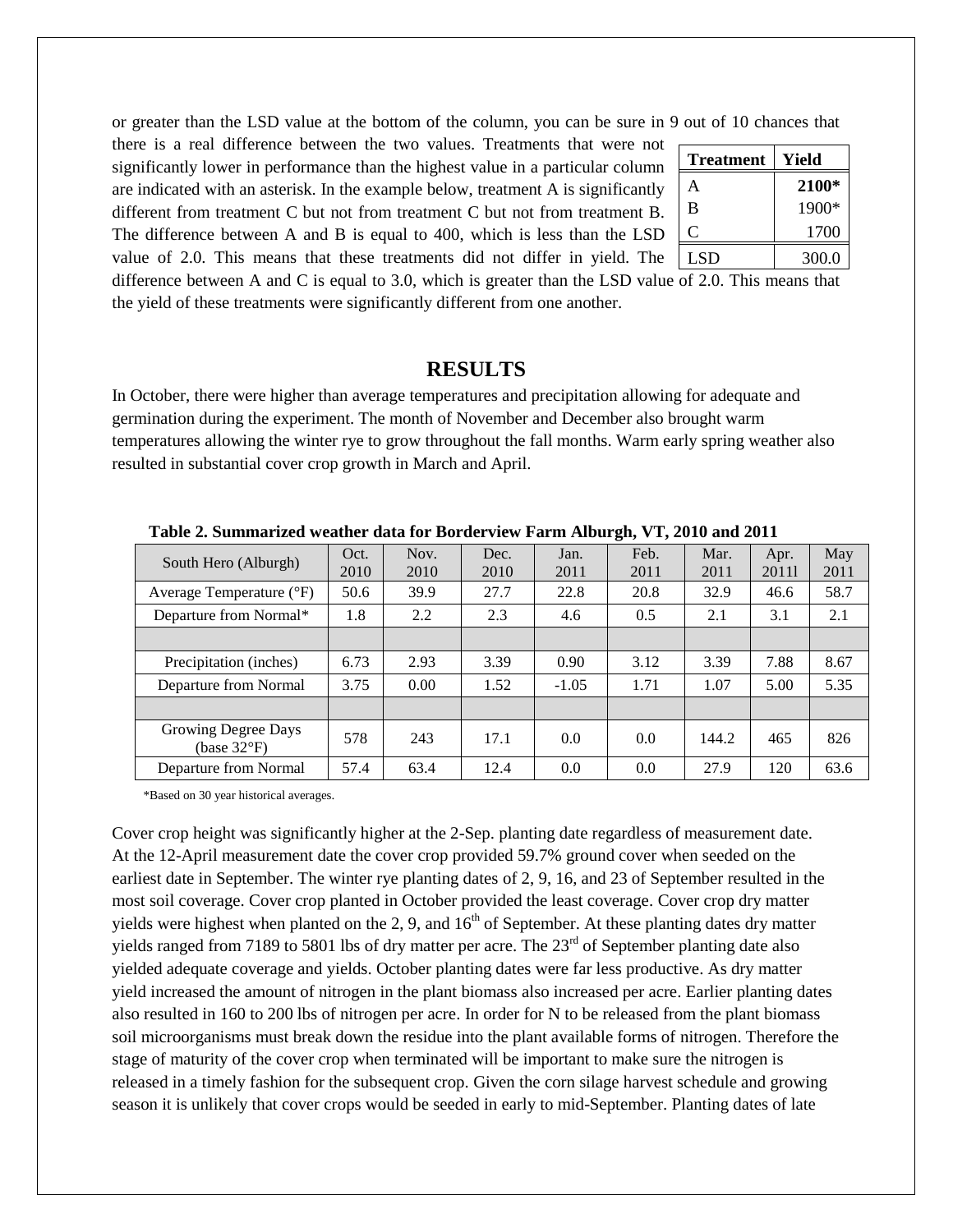September to early October are more realistic and should be the target of producers to maximize cover crop benefits. Practices such as interseeding and aerial seeding may help achieve cover crop benefits through earlier planting dates.

| Planting date | Cover crop height |          |         | Ground cover |          |          |         |         |
|---------------|-------------------|----------|---------|--------------|----------|----------|---------|---------|
|               | $4-12$            | $4 - 22$ | $5 - 2$ | $5-9$        | $4 - 12$ | $4 - 22$ | $5 - 2$ | $5-9$   |
|               | inches            |          |         | $\%$         |          |          |         |         |
| 9/2/2010      | $6.1*$            | $7.8*$   | $13.9*$ | $23.9*$      | 59.7     | $39*$    | $90.6*$ | 81.2*   |
| 9/9/2010      | 4.7               | $7.8*$   | 11.8    | $21.1*$      | 45.7     | $36*$    | 98.3*   | $90.6*$ |
| 9/16/2010     | 4.6               | 6.4      | 11.7    | 20.2         | 43.0     | $39*$    | 99.1*   | $95.7*$ |
| 9/23/2010     | 4.2               | 6.4      | 11.6    | 19.5         | 43.7     | 38.7*    | 99.1*   | $90.6*$ |
| 9/29/2010     | 3.3               | 3.5      | 9.1     | 10.8         | 16.3     | 10.7     | 73.5    | 48.7    |
| 10/6/2010     | 2.7               | 3.3      | 8.1     | 13.0         | 12.0     | 29.3     | 83.8    | 43.6    |
| 10/14/2010    | 0.9               | 2.7      | 6.0     | 8.8          | 6.7      | 20.7     | 70.9    | 56.4    |
| 10/21/2010    | 1.5               | 3.0      | 6.0     | 6.7          | 6.3      | 20.7     | 64.1    | 46.2    |
|               |                   |          |         |              |          |          |         |         |
| LSD(0.10)     | 0.8               | 0.8      | 1.5     | 2.9          | 11.4     | 9.6      | 13.1    | 22.3    |
| Trial mean    | 3.5               | 5.1      | 9.8     | 15.5         | 32.9     | 29.3     | 84.9    | 69.1    |

**Table 3. Impact of planting date on cover crop height and ground cover in spring of 2011.**

\*Results those are not significantly different that the top performers in a particular column are indicated with an asterisk. NS- None of the treatments were significantly different form one another.

|  | Table 4. Impact of planting date on winter rye dry matter and nitrogen yield. |  |  |  |  |
|--|-------------------------------------------------------------------------------|--|--|--|--|
|--|-------------------------------------------------------------------------------|--|--|--|--|

| Planting date | Dry matter yield | Plant biomass nitrogen |          |
|---------------|------------------|------------------------|----------|
|               | lbs/acre         | $\%$                   | lbs/acre |
| 9/2/2010      | 7189*            | $2.8*$                 | $201*$   |
| 9/9/2010      | 6618*            | $2.6*$                 | $171*$   |
| 9/16/2010     | 5803*            | $2.8*$                 | $161*$   |
| 9/23/2010     | 4056             | $2.5*$                 | 107      |
| 9/29/2010     | 1049             | 2.3                    | 24.7     |
| 10/6/2010     | 1339             | 2.2                    | 30.3     |
| 10/14/2010    | 589              | $2.5*$                 | 15.9     |
| 10/21/2010    | 314              | 2.1                    | 11.2     |
| LSD(0.10)     | 1591             | 0.30                   | 45.5     |
| Trial mean    | 3369             | 2.50                   | 90.3     |

\*Results those are not significantly different that the top performers in a particular column are indicated with an asterisk. NS- None of the treatments were significantly different form one another.